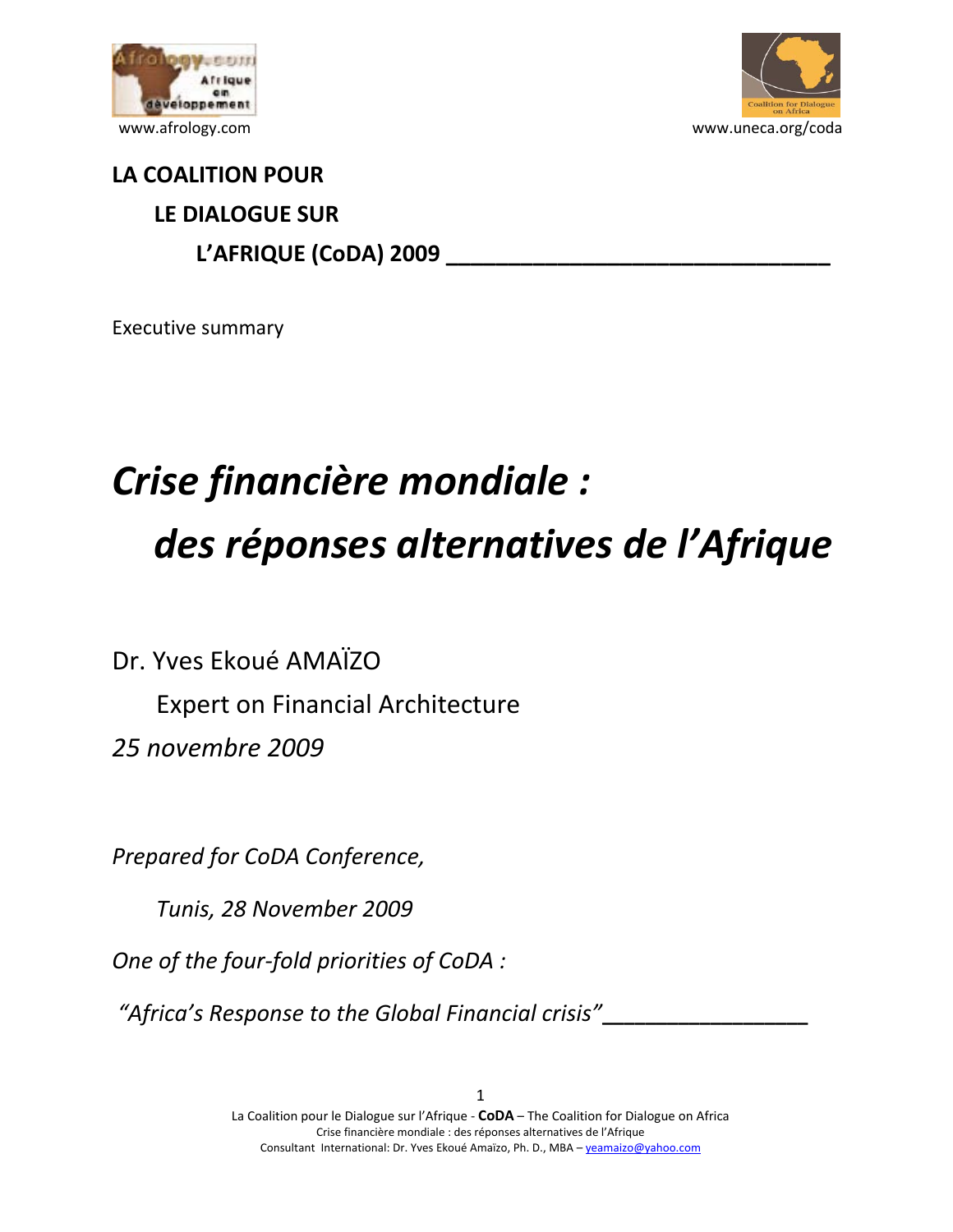



## **ABSTRACT**

The Coalition for Dialog on Africa (CoDA) offers an alternative perspective on the responses to the consequences in Africa of the financial crisis of 2008. The paradigm of economic and financial dependency can no longer explain the complexity of a systemic crisis facing African Nations. Breaking with the palliative economy, rejecting that Africa is conceived as the variable of adjustment for post-industrial economies, watching carefully the trap embedded in the *"poverty reduction"* concept which is not at all synonym of shared wealth creation, neutralization of straight-jacket solutions considered as *"universal solutions",* etc. These are the prerequisites.

What to do while facing the advanced dislocation of the African economy which is struggling to organize its monetary unity as a means to retrieve its monetary sovereignty?

The suggested responses are flexible, but based on counter-powers and suppose the creation of an African Pact in support to the purchasing power and the creation of the economic prosperity. Africa must find the mechanisms of anticipation in order to limit the strategic decisions ranging against its own interests.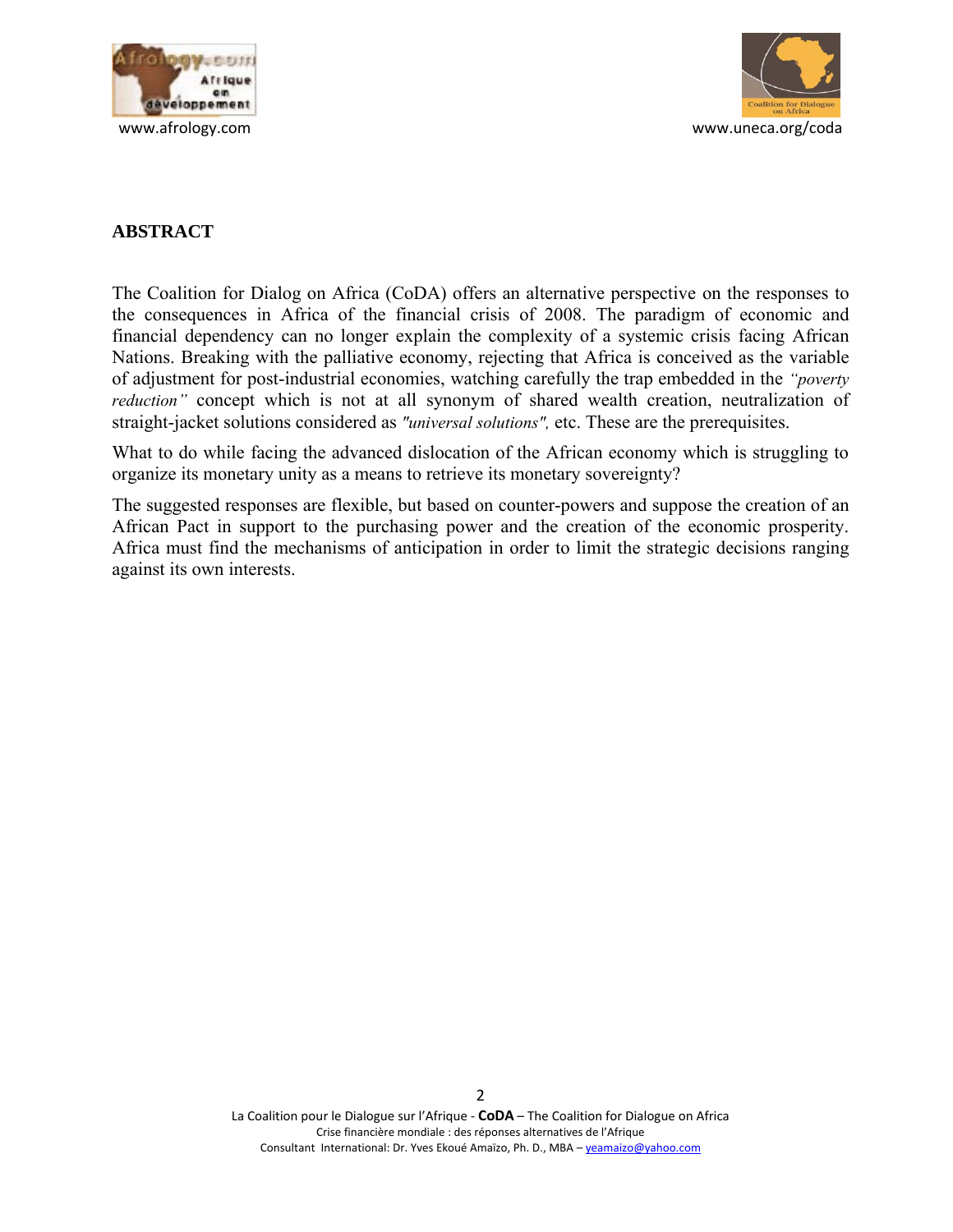



## **MAIN MESSAGES**

Africa is suffering from the direct consequences of an exogenous crisis linked to an excess of both deregulation and organization of the creation of wealth in disconnection with the production and the real economy. Thanks to its prudent macro-economic management and the weakness of its financial infrastructure, Africa is not particularly present in the virtual market, even less on that of the speculation. In this regard, Africa is neither guilty, nor responsible for the financial crisis of 2008. It will nevertheless undergo the collateral effects of economic externalities over a long period.

In this respect, the continent will propose selected responses which are not necessarily the same as those of the rich industrialized countries. The Coalition for the Dialog on Africa (CoDA) offers an alternative to the mainstream and dominant economy by focusing on the point of view of Africans while providing solutions to the consequences in Africa of the financial crisis of 2008. The paradigm of economic and financial dependency in which economic operations, financial transactions and strategic decisions are made in Africa no longer meets the concerns of the African economic agents, assuming that they have ever been met.

It is therefore necessary to identify a wholesome framework to break with the palliative economy and to bring the rich industrialized economies, well-advanced in entering a post-industrial civilization, to no longer consider Africa as a variable for adjustment. This is, moreover, the trend of this post-industrial society to consider as universal its own solutions to the wealth creation challenges which led regularly to unacceptable shortcomings for Africa such as the universalism of deindustrialization. Also, the financial crisis should not hide the systemic crisis that hold up Africa despite the notable inadequacies in terms of building unity on the major strategic issues related to the currency, the finance and the economy. In the search for a new consensus, the main impacts of the financial crisis of 2008 will be highlighted with the objective of breaking the vicious circle of old and common precepts which were not implemented, without falling into the *"poverty reduction"* trap which is not synonym of shared wealth creation.

Then, more than straightjacket solutions, it is an African pre-existing methodology, implemented and tested successfully by the African ancestors before the dislocation brought by the colonial economy and the transfers of African resources to the West which is recalled. It is appropriate to reinvent the *contractual solidarity* in economics in order to better manage the post-2008 crisis, building watch and alert systems in order to take advantages of anticipations. No solution is sustainable if it is not first intended to help Africa regaining its economic sovereignty.

Africa is not in recession in 2009. It should be able to recover its pre-crisis level of economic growth as of 2010 and pursue its slow growth. The main message of the financial crisis of 2008 is that the market is in no way a *"good"* or the "best" regulator of financial or economic crisis. The market is not supposed to reduce inequalities, whereas a responsible State acting as a regulator may do so and adjust exit crisis' strategies according to the various regions of Africa. It is the renaissance of this particular function of the State that Africa needs to organize.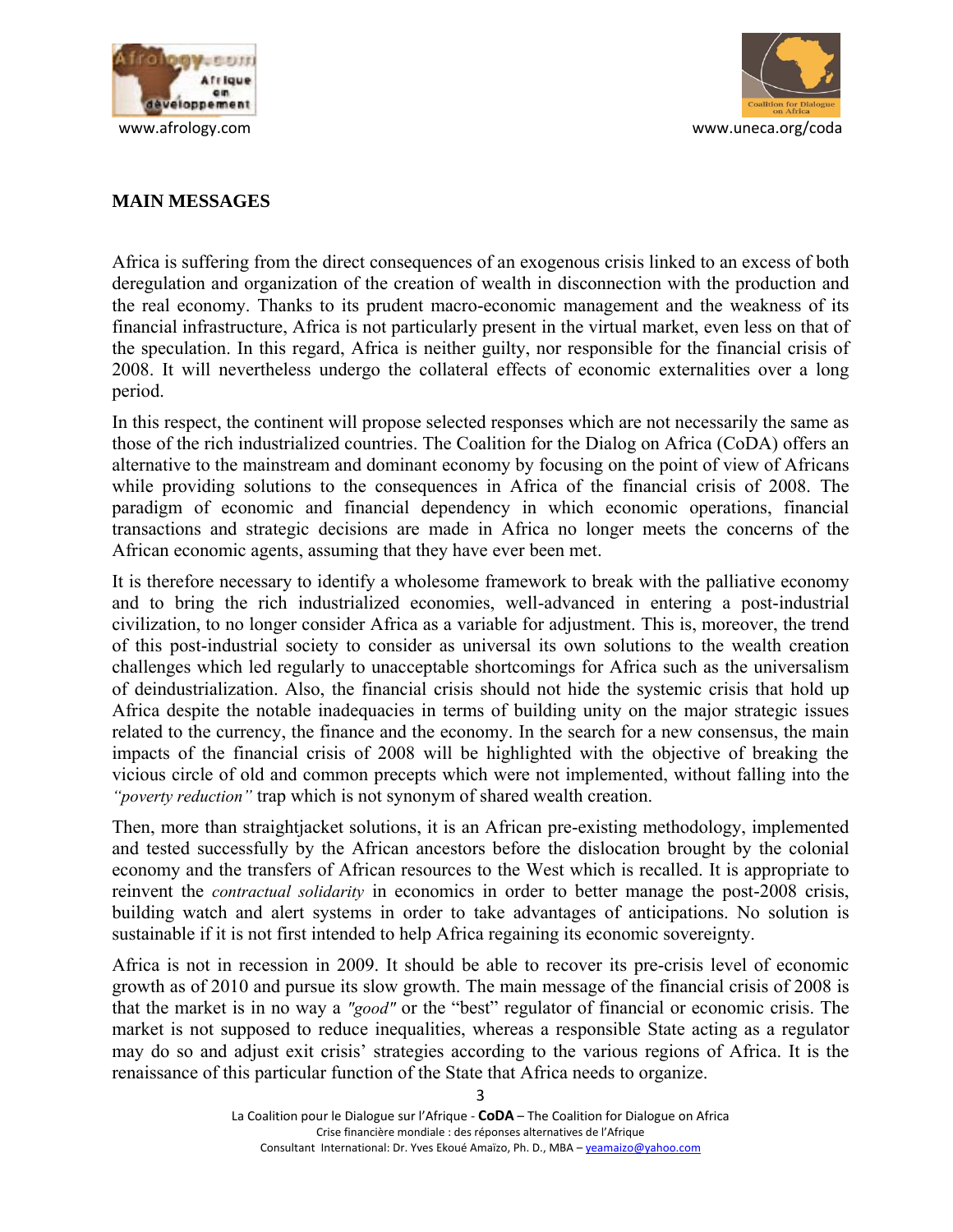



In fact, the financial and economic vulnerability of Africa is based more on its strategic decisionmaking process. The 2008 financial crisis, succeeding two other crises, food and energy, weakened, among others, the overall fiscal balance, the external current account, the international reserves, the industrial fundamentals and, of course, it has eroded the trade surplus. The financial crisis of 2008 has had the effect of contracting considerably both the fiscal and budget of African States.

In the framework of a globalized world, transfers of financial resources to Africa are indirectly related to the demand of the industrialized and emerging countries. It becomes pertinent to recall the decline of transfers of the Diaspora, foreign direct investments, investments in portfolio, the development aid and the world demand for African products. This should not prevent Africans from preparing the paths for an economy based on the local demand and structured around an economy of proximity if they do not really wish to sacrifice the social sector and more particularly the social safety nets. Taken collectively, it is the lack of monetary and financial sovereignty in the Continent coupled with a weakness of productive structures which prevents from taking control over a new forthcoming possible financial crisis. Africa is invited to seek ways that lead to economic resilience in accelerating the emergence of its common currency.

With a modest support to the world economic growth, Africa must reinvent its paradigm of *"contractual solidarity"* in economics. It is suggested to evolve toward an economic and financial resilience based on a *"multifaceted Support Pact in support to purchasing power, wealth creation and economic prosperity".* This must be part of a new smart partnership between African leaders and the organized African civil society. It is proposed to use the financial crisis of 2008 as a leverage to support and promote alternative views centered on the well-being of the African peoples.

In addition, the marginalization of Africa in the multilateral decisions has led the major industrialized countries to believe that stating their solutions as universal solutions is de facto a response to African problems. It is in fact an oversimplification of the complexity of economic modes of operation on the ground in Africa which is the basis of strategic errors of decisionmaking and economic governance. Unfortunately, at the level of local decisions, the African economic agents namely taxpayers, consumers and voters, regarded as a market of a forthcoming purchasing power, were denied all transparency in the dissemination of information as well as in the decision-making.

It is therefore necessary to reinvent the ancestral forces of an economy based on the contractual solidarity where regulation, control and transparency will resume their right. This afrocentricity of the economy can only be done by Africans themselves. A large part of the African civil society and the private sector cannot be excluded, despite many constraints to the emergence of democracy in economic.

It is proposed to move toward an African Agile Pact supporting purchasing power, wealth creation and economic prosperity, which could be regulated to fit regional, sub-regional, sectoral or bilateral issues with democratic counter-powers composed of social partners originating from the civil society and the private sector. This common Pact should serve as *"common benchmarks"* for